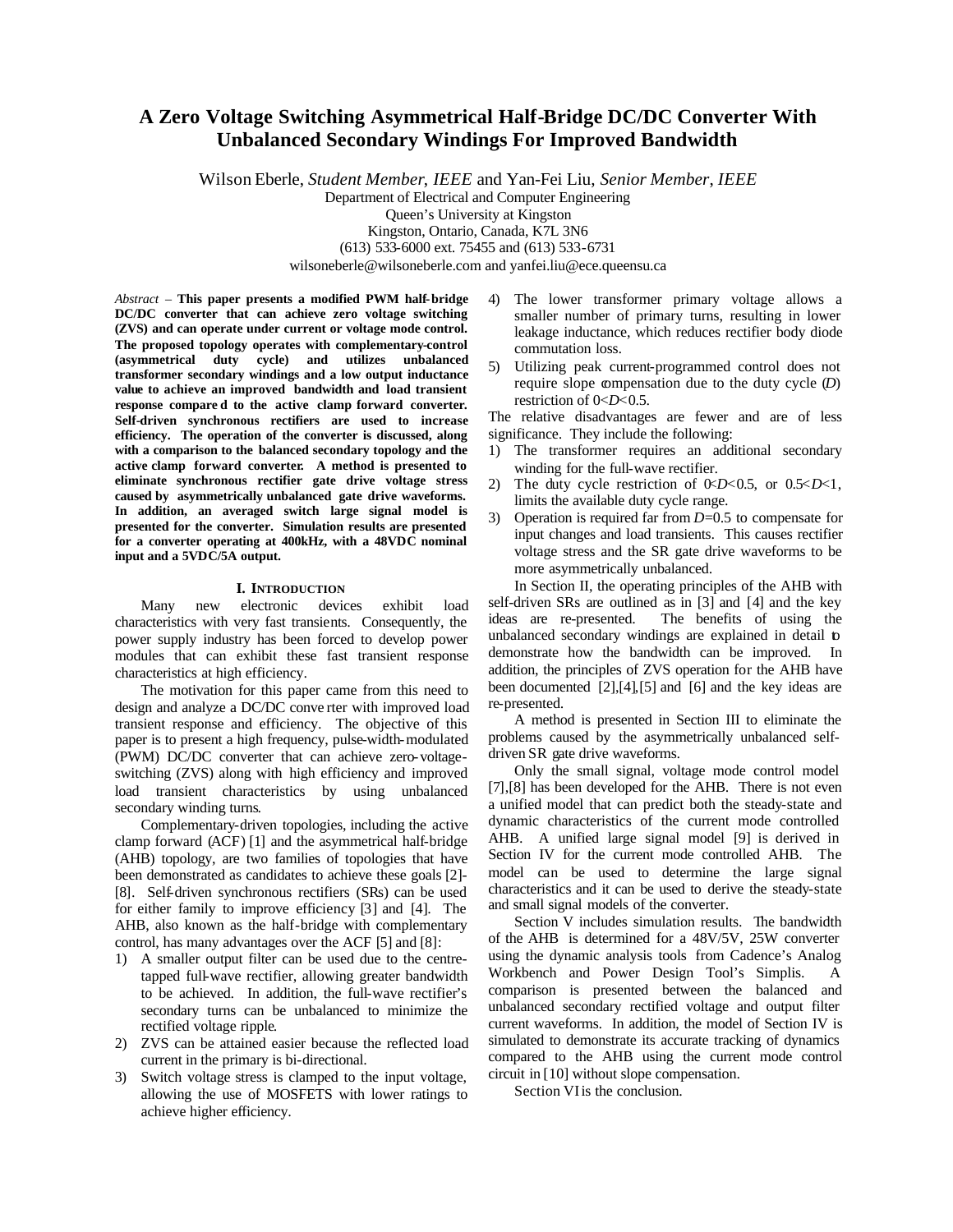#### **II. OPERATING PRINCIPLES**

The unbalanced AHB is shown in Fig. 1. It includes self-driven SRs to improve efficiency for low output voltage applications. It is proposed that this topology exhibits a significantly improved bandwidth by utilizing different secondary turns,  $N_{SI}$  and  $N_{\mathcal{D}}$  and can achieve high efficiency due to its inherent ZVS capability and self-driven SRs.



Fig. 1 AHB with self-driven SR and unbalanced secondary windings

The unbalanced secondary windings,  $N_{SI}$  and  $N_{S2}$  can significantly reduce the secondary side ripple of the rectified voltage,  $v_{REC}$  for nominal conditions including the nominal duty cycle, *D*, nominal input voltage, *VIN* and nominal load current *I<sup>L</sup>* . This reduces the output inductor current ripple and as a result, bandwidth can be improved because the output filter pole due to filter inductance, *L<sup>F</sup>* increases in frequency by decreasing *LF*.

#### *A. Basic Operation*

To illustrate the basic operation of the topology, the following assumptions have been made:

- 1) The MOSFETS are ideal with no conduction voltage drops, no switching loss and no switching time
- 2) The blocking capacitance,  $C_B$  is large enough so that the voltage across it is constant.
- 3) There is no dead-time between MOSFET on-off state transitions.

Using the above assumptions, there are two states of operation of the converter: 1)  $T_{on}$  *[D]*: Q1 and Q3 on, Q2 and Q4 off, and 2) T<sub>off</sub> [1-D]: Q2 and Q4 on, Q1 and Q3 off. The corresponding waveforms are shown in Fig. 2.

#### *B. Inductor Ripple Current Characteristics*

Fig. 3 shows the  $v_{REC}$  waveform for the unbalanced AHB, and the waveforms for the balanced AHB and ACF. It is noted that  $v_{RECON}$  and  $v_{RECOFF}$  are always larger than zero and that by selecting  $N_{SI}$  and  $N_{SI}$  appropriately, the value of the difference between  $v_{RECON}$  and  $v_{RECOFF}$ ,  $\Delta v_{REC}$ , can be made very small.

The unbalanced AHB has a significantly reduced  $\Delta v_{REC}$ . During T<sub>on</sub>,  $v_{REC}$  is given by  $v_{RECON}$  (1) and during  $T_{\text{off}}$ ,  $v_{\text{REC}}$  is given by  $v_{\text{RECOFF}}$  (2).

$$
v_{RECON} = \frac{N_{S1}}{N_P} (1 - D) V_{IN}
$$
 (1)

$$
v_{RECOFF} = \frac{N_{S2}}{N_P} DV_{I\!N}
$$
 (2)

For the balanced AHB, *vRECON* and *vRECOFF* are as given by (1) and (2), where  $N_{S} = N_{S2}$ , however for the ACF,  $v_{RECON}$  is given by (3) and  $v_{RECOFF}$  is zero.



Fig. 3 Primary switch gate drive waveform,  $v_{GSI}$  and secondary side rectified voltage, *vREC*

The small  $\Delta v_{REC}$  of the unbalanced AHB reduces the output filter inductor ripple current, Δ*iF*. The equations for inductor ripple current and output voltage as a function of input voltage are given below by (4)-(11) for the unbalanced AHB, balanced AHB and forward topologies.

#### **Unbalanced AHB:**

$$
\Delta i_F = \left| \frac{T_s}{L} D (1 - D) \left( \frac{N_{S1}}{N_P} (1 - D) - \frac{N_{S2}}{N_P} D \right) f_{IN} \right| \tag{4}
$$

$$
D = \frac{1}{2} - \frac{1}{2} \sqrt{1 - 4 \frac{V_o}{V_{IN}} \frac{N_P}{N_{S1} + N_{S2}}} \tag{5}
$$

 $v_{\text{reconv}} = \frac{N_s}{N} V_{\text{rw}}$  (3)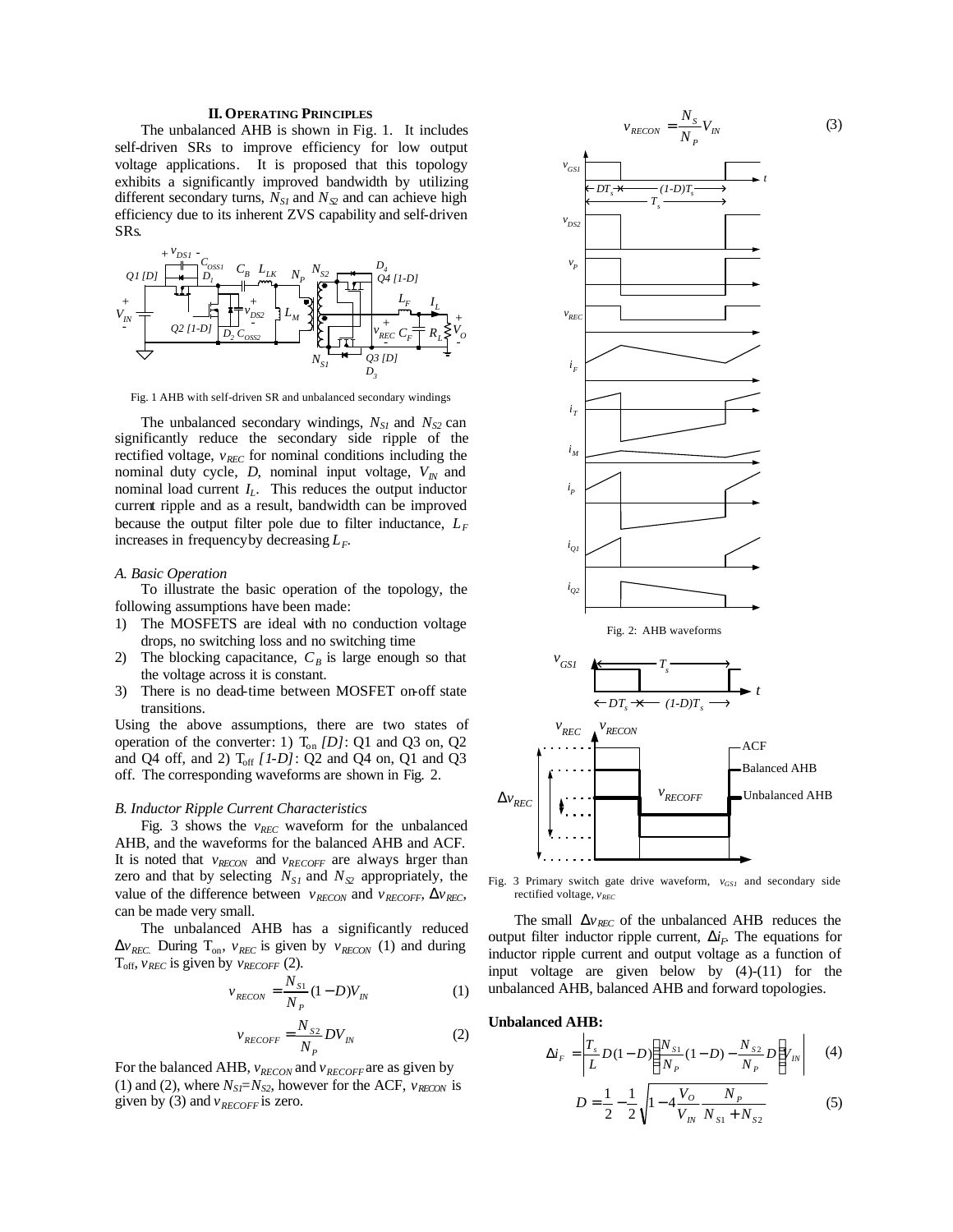$$
V_o = D(1 - D) \left[ \frac{N_{s1}}{N_P} + \frac{N_{s2}}{N_P} \right] V_{IN}
$$
 (6)

**Balanced AHB:**

$$
\Delta i_F = \left| \frac{T_s}{L} D(1 - D)(1 - 2D) \frac{N_s}{N_P} V_{IN} \right| \tag{7}
$$

$$
D = \frac{1}{2} - \frac{1}{2} \sqrt{1 - 2 \frac{V_o}{V_m} \frac{N_p}{N_s}}
$$
 (8)

$$
V_o = 2D \frac{N_s}{N_p} (1 - D) V_w
$$
 (9)

**ACF:**

$$
\Delta i_F = \left| \frac{T_s}{L} D(1 - D) \frac{N_s}{N_p} V_{I N} \right| \tag{10}
$$

$$
V_o = D \frac{N_s}{N_P} V_{I N}
$$
 (11)

It can be observed from (3) that it is possible to achieve zero inductor ripple current for the Unbalanced AHB if (12) is satisfied.

$$
\frac{N_{S1}}{N_P}(1-D) = \frac{N_{S2}}{N_P}D
$$
 (12)

However, we can only achieve zero inductor ripple current for the Balanced AHB if *D*=0.5 which is an impractical nominal operating point for reasons mentioned in Section I and the ACF cannot achieve zero inductor ripple current for any practical nominal duty cycle.

The benefits of using the unbalanced AHB topology are further illustrated in Fig. 4, which shows the relationship between filter inductor ripple current and input voltage for the three circuits. In all three cases, the output voltage,  $V_O$ , is 5V and the filter inductance,  $L_F$ , is 1µH. The transformer turns are as follows: 1) ACF:  $N_P=5$ ,  $N_S=2$ , 2) Balanced AHB:  $N_p=5$ ,  $N_s=2$ , and 3) Unbalanced AHB:  $N_p = 6$ ,  $N_{SI} = 1$  and  $N_{SI} = 3$ .



Fig. 4 Output inductor ripple current vs. input voltage for the unbalanced AHB, balanced AHB and ACF

It is noted that the ripple current is zero at an input voltage of 40V and the worst case inductor ripple current of the unbalanced AHB is 1.8A, which is 3 times less than that of the balanced AHB (6A) and almost 6 times less than that of the ACF (10.5A). This allows the use of a much smaller output filter inductor to improve the load transient response

time for similar output ripple requirements, switching frequency and output filter capacitance.

### *C. Principles of ZVS Operation*

In the above analysis, dead-time between *Q1* and *Q2* has not been included. In order to achieve ZVS dead-time is introduced during the switching transitions for both MOSFETs.

During the dead-time between the turn-off of *Q1* and turn-on of *Q2*, the transformer leakage inductance discharges the voltage  $v_{DS2}$  across  $C_{OSS2}$  and charges the voltage  $v_{DSI}$  across  $C_{OSSI}$ . During the dead-time between the turn-off of *Q2* and turn-on of *Q1*, the transformer leakage inductance discharges the voltage  $v_{DSI}$  across  $C_{OSSI}$ and charges the voltage  $v_{D\mathcal{L}}$  across  $C_{OSS2}$ . If the energy in the leakage inductance is greater than the energy in *COSS1* and *COSS2*, ZVS can be achieved at turn-on.

### **III.S ELF-DRIVEN S YNCHRONOUS RECTIFIER GATE DRIVE IMPLEMENTATION**

The implementation of the proposed topology with unbalanced secondary windings and self-driven SRs utilizing auxiliary gate drive windings and an auxiliary turn-off circuit for *Q4* is provided in Fig. 5. The auxiliary circuit can be used for either SR, however it will be demonstrated that it is usually required for *Q4* and is not required for *Q3*.



Fig. 5 Unbalanced AHB with SDSR and auxiliary secondary windings

Equations  $(13)-(16)$  give the SR gate drive voltages during Ton and Toff. The gate voltages, *vQ3ON* and *vQ4ON* must be sufficiently positive enough (typically>5V) to drive the SRs during  $T_{on}$ , but  $v_{Q3OFF}$  and  $v_{Q4OFF}$  cannot be too negative (typically>-20V) during  $T_{\text{off}}$ , or the MOSFETs will be damaged.

$$
v_{Q3ON} = \frac{N_{S3}}{N_P} (1 - D) V_N \tag{13}
$$

$$
v_{Q3OFF} = -\frac{N_{S3}}{N_P}DV_m
$$
 (14)

$$
v_{Q4ON} = \frac{N_{S4}}{N_P}DV_{IN}
$$
 (15)

$$
v_{Q3OFF} = -\frac{N_{S4}}{N_P}(1 - D)V_{IN}
$$
 (16)

The gate drive waveforms are illustrated in Fig. 6a. If appropriate turns,  $N_{S3}$  is selected for  $Q3$  to be turned-on and if  $D<0.5$ , then there cannot be a negative gate voltage stress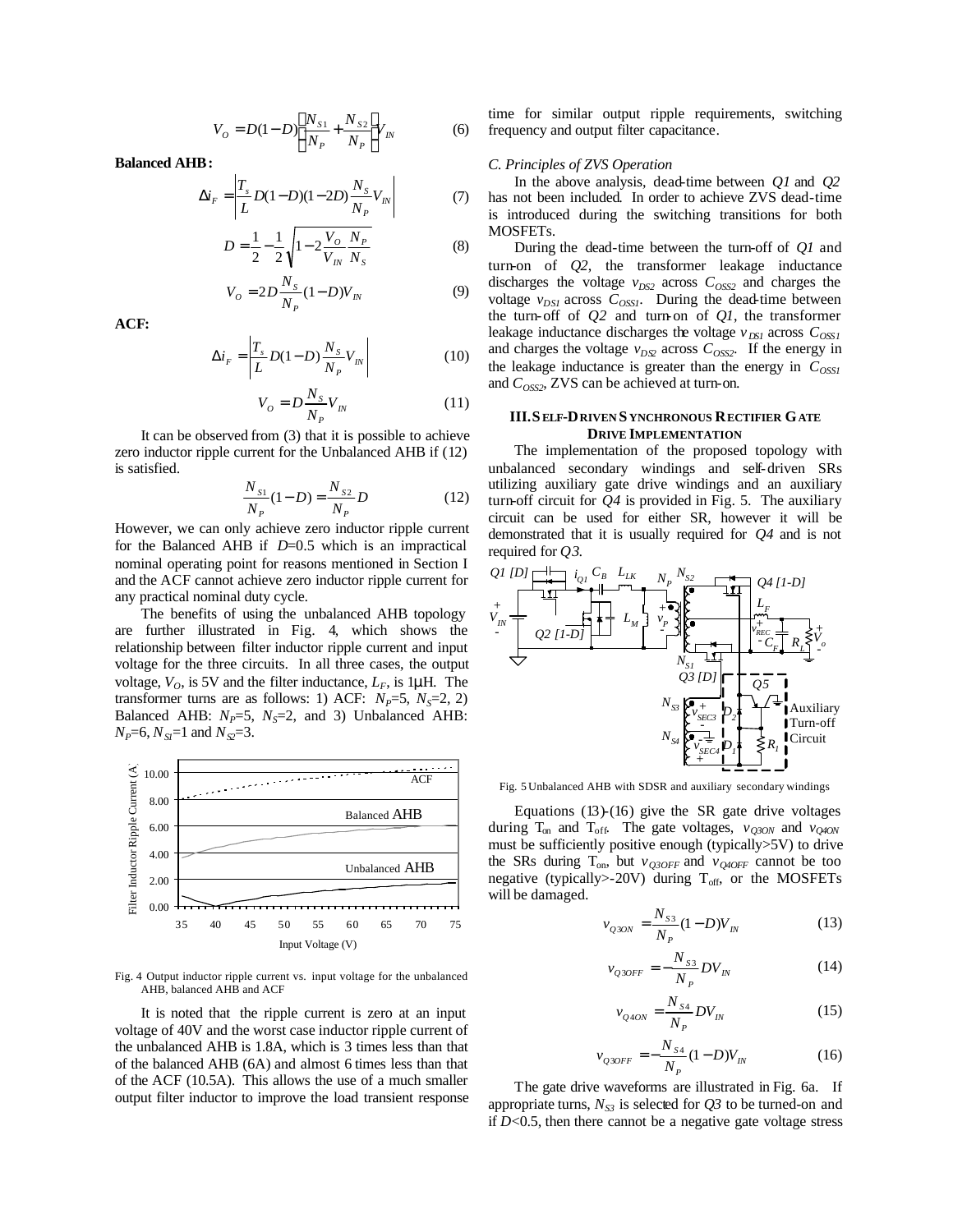problem for *Q3*. However, without the auxiliary circuit, the  $Q4$  gate voltage,  $v_{GSR2}$  is equal to  $v_{SEC4}$ , which is large negative during  $T_{\text{on}}$ . Using the auxiliary circuit, the  $Q_4$  gate voltage waveform, *vGSR2* is illustrated in Fig. 6b. The auxiliary turn-off circuit performs two functions: 1) it blocks the negative SR gate voltage, and 2) it provides a quick turn-off of *Q4* by providing a path for the *Q4* gate current to discharge.

The auxiliary turn-off circuit of Fig. 5 provides a simple method of eliminating one of the drawbacks of the AHB mentioned in the introduction.



### **IV.MODELING THE ASYMMETRICAL HALF-BRIDGE UNDER CURRENT MODE CONTROL**

Current mode control (CMC) is widely used because of its advantages over voltage mode control, such as fast response, improved damping and over current protection. Unfortunately, because there are two feedback loops in current mode control, the analysis of the dynamic characteristics of current mode converters is difficult.

A large signal model for the current mode controlled AHB is presented using the averaged circuit model. This technique uses the state-space average technique and takes the form of the averaged circuit model that has the same topology as that of the switching converter. Once the large signal model is established, the large signal characteristics can be analyzed using the differential equations, or by using a circuit simulation software package, eg. SPICE. The large signal characteristics can be obtained by using the AC analysis tools in SPICE. In addition, the steady-state and small signal models can be easily derived from the large signal model.

It is proposed that all switches that conduct during  $T_{on}$ (*Q1* and *Q3*) are modeled by controlled current sources equal to the average current through the switch during one switching period and all switches that conduct during  $T_{\text{off}}$ (*Q2* and *Q4*) are modeled by controlled voltage sources equal to the average voltage across the switch during one switching period.



Fig. 7 Large signal current mode controlled model of the unbalanced AHB

 Fig. 8 gives the detailed relationship between the control signal,  $i_C$  and the *Q1* switch current,  $i_{O1}(t)$ , which is used to derive the duty ratio. In Fig. 8,  $i_{0}l(t)$  denotes the instantaneous switch current and *iQ1* denotes the state-space averaged switch current during the interval *dT<sup>s</sup>* . The statespaced averaged switch current passes through the midpoint of the actual switch current, so  $i_{QI}$  is derived from the geometry (17).



Fig. 8 Detailed waveforms between switch current,  $i_{0I}$  and control signal, *iC* for current mode control

Since the primary current,  $i<sub>P</sub>$  is equal to  $i<sub>O1</sub>$  during T<sub>on</sub>, we can replace  $i_{QI}$  in (17) with  $i_P$ . In current mode control, the duty ratio, *d* is not the direct control variable, but it can be expressed as follows:

$$
d = \frac{i_c - i_p}{0.5 m_1 T_s}
$$
 (18)

Equation (18) holds true for all switching converters. For the unbalanced AHB converter, it is expressed as:

$$
d = \frac{i_c - \left(\frac{N_{S1}}{N_P} i_F - i_M\right)}{0.5 m_1 T_s}
$$
 (19)

where  $m_1$  is the primary current slope. It can be expressed as:

$$
m_1 = \frac{\Delta i_M}{dT_s} + \frac{N_{S1}}{N_P} \frac{\Delta i_F}{dT_s}
$$
 (20)

which reduces to:

$$
m_1 = \frac{(v_{IN} - v_{CB})}{L_M} + \frac{N_{S1}}{N_P} \frac{\left[ \frac{N_{S1}}{N_P} (v_{IN} - v_{CB}) - v_o \right]}{L_F}
$$
\n(21)

It should be noted that the averaged sources are not independent, but are controlled by other circuit variables, such as  $i_C$ ,  $i_F$ ,  $v_M$  and so forth. Furthermore, since all the circuit variables are the state-spaced averaged value and because no small signal assumption is imposed during the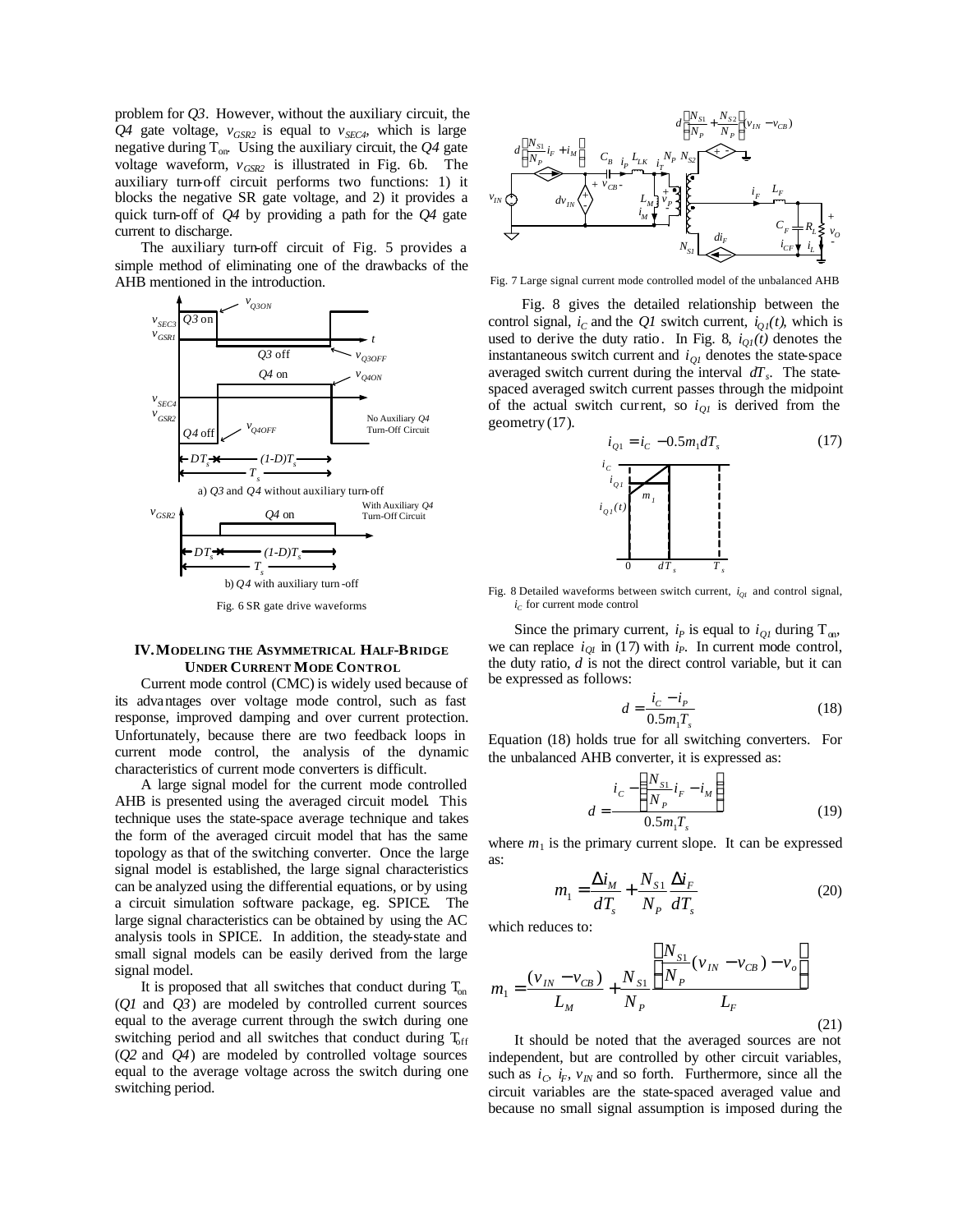derivation, the model given in Fig. 7 is a large signal model for the current mode controlled AHB. Simulation results have been included to demonstrate the accuracy of the model in the next section.

## **V. SIMULATION RESULTS**

# *A. Open-Loop Simulation Results*

# The topology of Fig. 5 was simulated using Simplis for the balanced and unbalanced configurations. Fig. 9 illustrates the transformer secondary side rectified voltage,  $v_{REC}$  and the output filter inductor current,  $i_F$  for the unbalanced AHB with  $N_P=6$ ,  $N_{SI}=1$ ,  $N_{SI}=3$ ,  $L_F=1 \mu H$ ,  $V_{I}$ <sup> $\sim$ </sup> =48 and  $V_{O}$ =5V. Fig. 10 illustrates the transformer secondary side rectified voltage,  $v_{REC}$  and the output filter inductor current,  $i_F$  for the balanced AHB with  $N_P=5$ ,  $N_s=2$ and  $L_F$ =1µH. The downward spikes towards zero for  $v_{REC}$ are due to the commutation of both body diodes of the secondary side SRs. If we disregard these spikes, we observe that the unbalanced AHB has a  $\Delta v_{REC}$  of about 600mV and the balanced AHB has a  $\Delta v_{REC}$  of about 12V. In addition, the unbalanced AHB has a  $\Delta i_F$  of 800mA and the balanced AHB has a  $\Delta i_F$  of 9A.



Fig. 9 Transformer secondary side rectified voltage,  $v_{REC}$  and output filter inductor ripple current,  $i_F$  for unbalanced AHB



Fig. 10 Transformer secondary side rectified voltage,  $v_{REC}$  and output filter inductor ripple current,  $i_F$  for balanced AHB

### *B. Current Mode Control Dynamic Simulation Results*

We have assumed that we can achieve a greater bandwidth by decreasing the output filter inductance. The validity of this assumption is demonstrated by simulation of the current mode controlled unbalanced AHB without voltage feedback compensation (open-loop). The network analysis tools of Simplis were used to obtain the curves of Fig. 11. It is clear that for a given magnitude and for frequencies greater than approximately 30kHz, the topology with the 1μH output filter inductor has a much wider bandwidth than that with the 10μH inductor.



Fig. 11 Current mode control bandwidth comparison

#### *C. Closed-Loop Dynamic Simulation Results*

Closed-loop simulation results were obtained for the unbalanced AHB using Simplis. The following circuit parameters and components were used: 1) *Q1*-*Q4*: IRF540, 2) Diodes: ideal (0.7V drop), 3) *Q5*: 2N3906, 4)  $C_B$ =9.4μF and  $L_M = 25\mu$ H, 5)  $L_{LK} = 150$ nH, 6)  $C_F = 40\mu$ F and  $L_F = 1\mu$ H. The feedback path was isolated using a TL431 voltage reference and a 4N25 opto-coupler. The loop gain was determined using the frequency analysis tools. A bandwidth of  $75kHz$  was achieved at a phase margin of  $57^\circ$ (Fig. 12) for 5A of load current. Time domain transient response results are given for the output voltage in Fig. 13 for a 4% step load change from 5A to 5.2A. The rise time to reach the vicinity of its final set point is approximately 10μs.



Fig. 12 AHB magnitude and phase loop response



Fig. 13 Closed-loop AHB output voltage transient for 200mA step load change

#### *D. Averaged Model Simulation Results*

The averaged AHB model of Fig. 7 was simulated using SPICE and compared to the current mode controlled